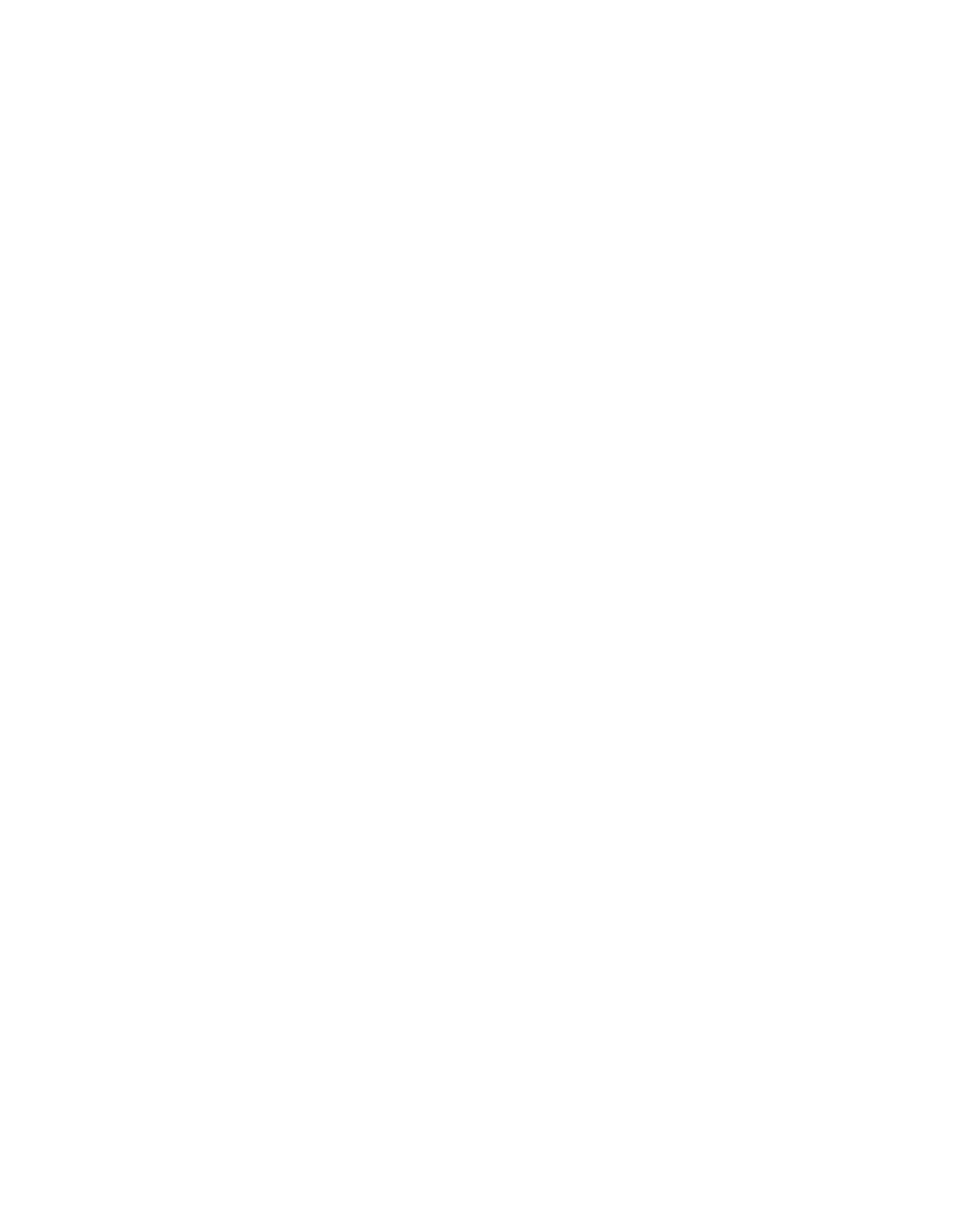**ANSI/AGSC/AGRSS 003-2015**

American National Standard Automotive Glass Replacement Safety Standard<sup>TM</sup> (AGRSS)

**Secretariat** 

**Auto Glass Safety CouncilTM**

Approved January 12, 2015

**American National Standards Institute, Inc.**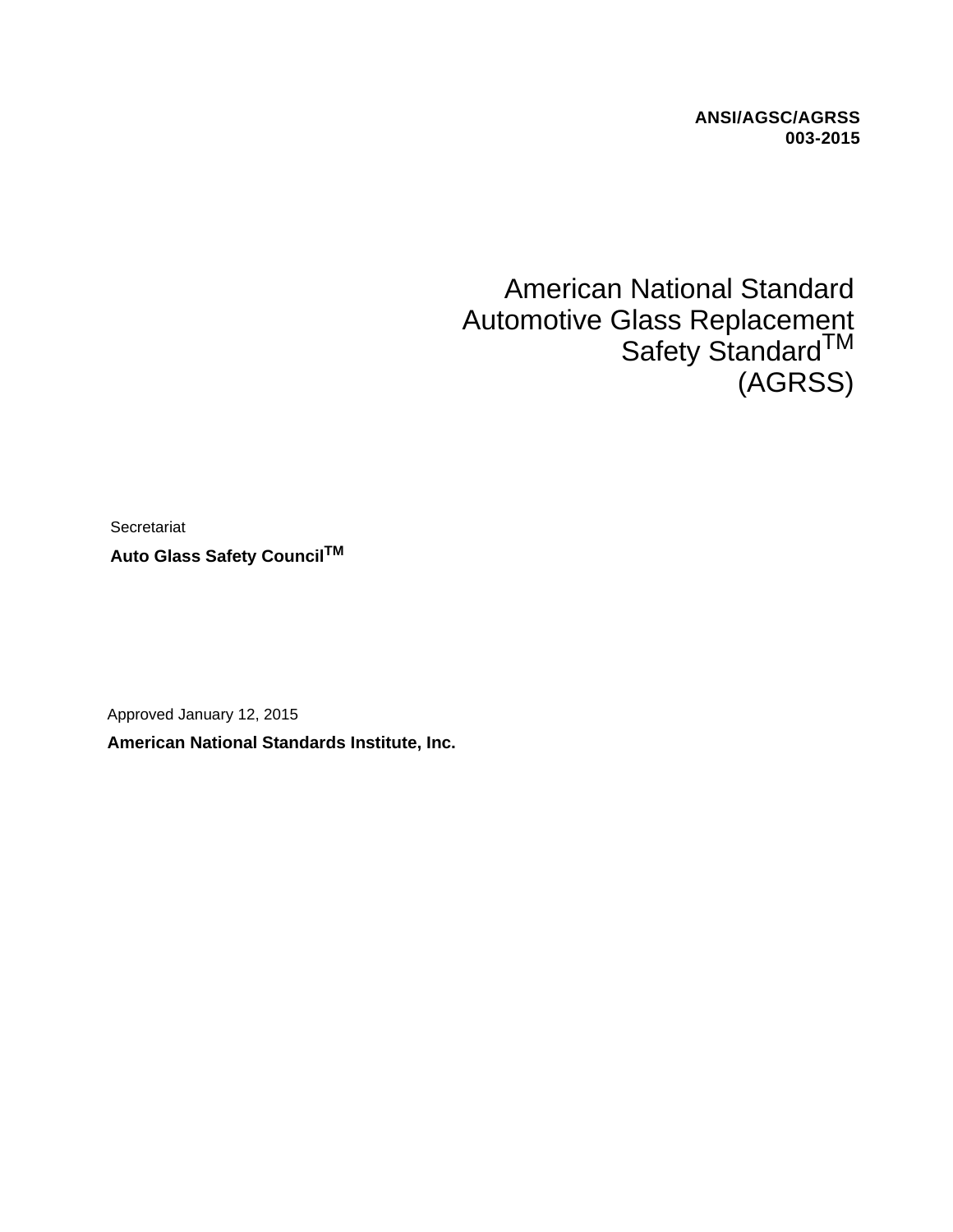# American **National Standard**

Approval of an American National Standard requires review by ANSI that the requirements for due process, consensus, and other criteria for approval have been met by the standards developer.

Consensus is established when, in the judgement of the ANSI Board of Standards Review, substantial agreement has been reached by directly and materially affected interests. Substantial agreement means much more than a simple majority, but not necessarily unanimity. Consensus requires that all views and objections be considered, and that a concerted effort be made towards their resolution.

The use of American National Standards is completely voluntary; their existence does not in any respect preclude anyone, whether he has approved the standards or not, from manufacturing, marketing, purchasing, or using products, processes, or procedures not conforming to the standards.

The American National Standards Institute does not develop standards and will in no circumstances give an interpretation of any American National Standard. Moreover, no person shall have the right or authority to issue an interpretation of an American National Standard in the name of the American National Standards Institute. Requests for interpretations should be addressed to the secretariat or sponsor whose name appears on the title page of this standard.

**CAUTION NOTICE:** This American National Standard may be revised or withdrawn at any time. The procedures of the American National Standards Institute require that action be taken periodically to reaffirm, revise, or withdraw this standard. Purchasers of American National Standards may receive current information on all standards by calling or writing the American National Standards Institute.

Published by

### **Auto Glass Safety Council (AGSC) 385 Garrisonville Road, Suite 116, Stafford, VA 22554 USA**

Copyright © 2015 by Auto Glass Safety Council (AGSC) All rights reserved.

No part of this publication may be reproduced in any form, in an electronic retrieval system or otherwise, without prior written permission of the publisher.

Printed in the United States of America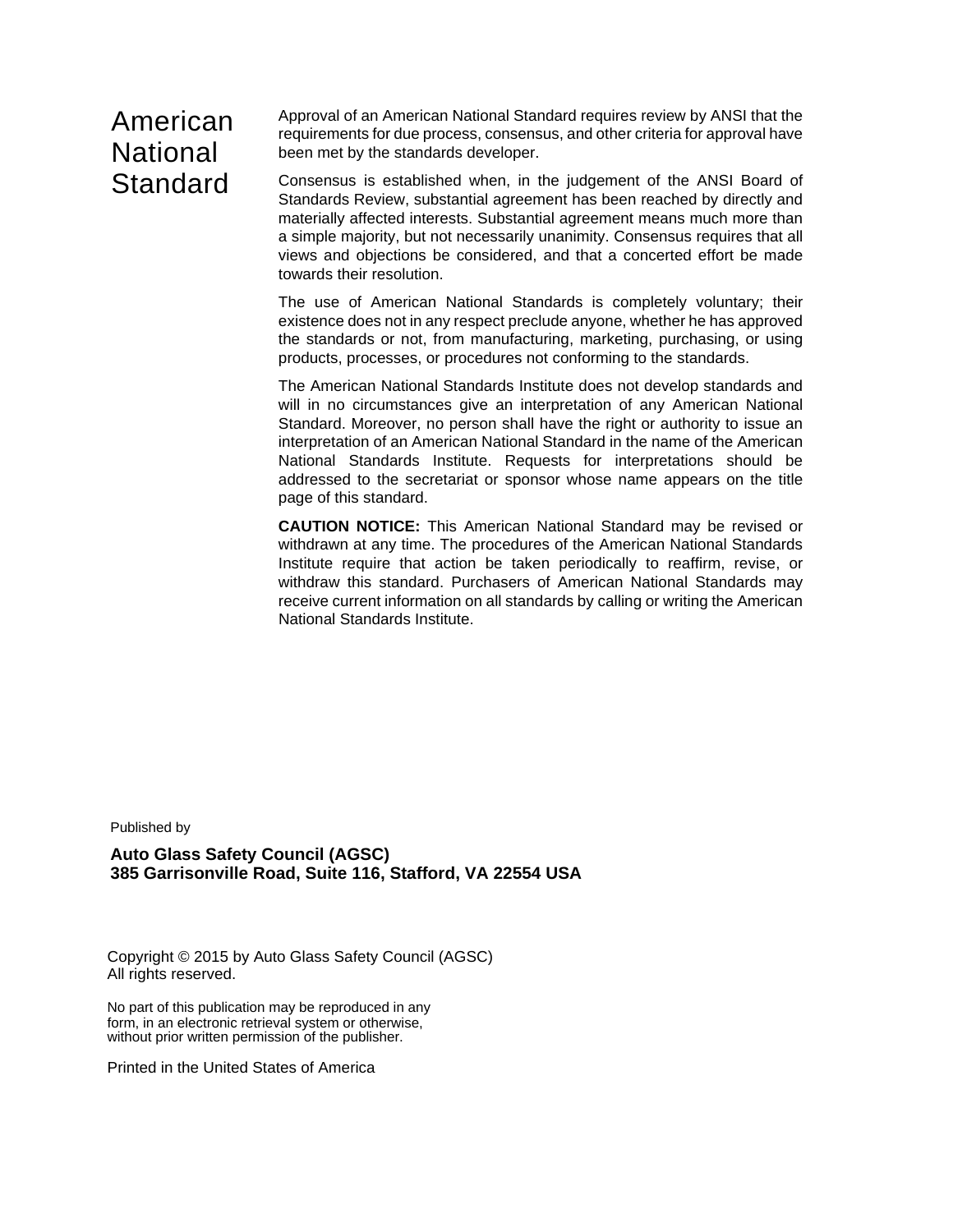### **Contents**

| . .<br>× |  |
|----------|--|

| 1                                                                                                                                                     |  |  |  |
|-------------------------------------------------------------------------------------------------------------------------------------------------------|--|--|--|
| 2                                                                                                                                                     |  |  |  |
| 3<br>3.1<br>3.2<br>3.3<br>3.4<br>3.5<br>3.6<br>3.7<br>3.8<br>3.9<br>3.10<br>3.11<br>3.12<br>3.13<br>3.14<br>3.15<br>3.16<br>3.17<br>3,18<br>3.19<br>4 |  |  |  |
| 5                                                                                                                                                     |  |  |  |
| 6                                                                                                                                                     |  |  |  |
| 7                                                                                                                                                     |  |  |  |
| 8                                                                                                                                                     |  |  |  |
| 9                                                                                                                                                     |  |  |  |
| Annex                                                                                                                                                 |  |  |  |
| A                                                                                                                                                     |  |  |  |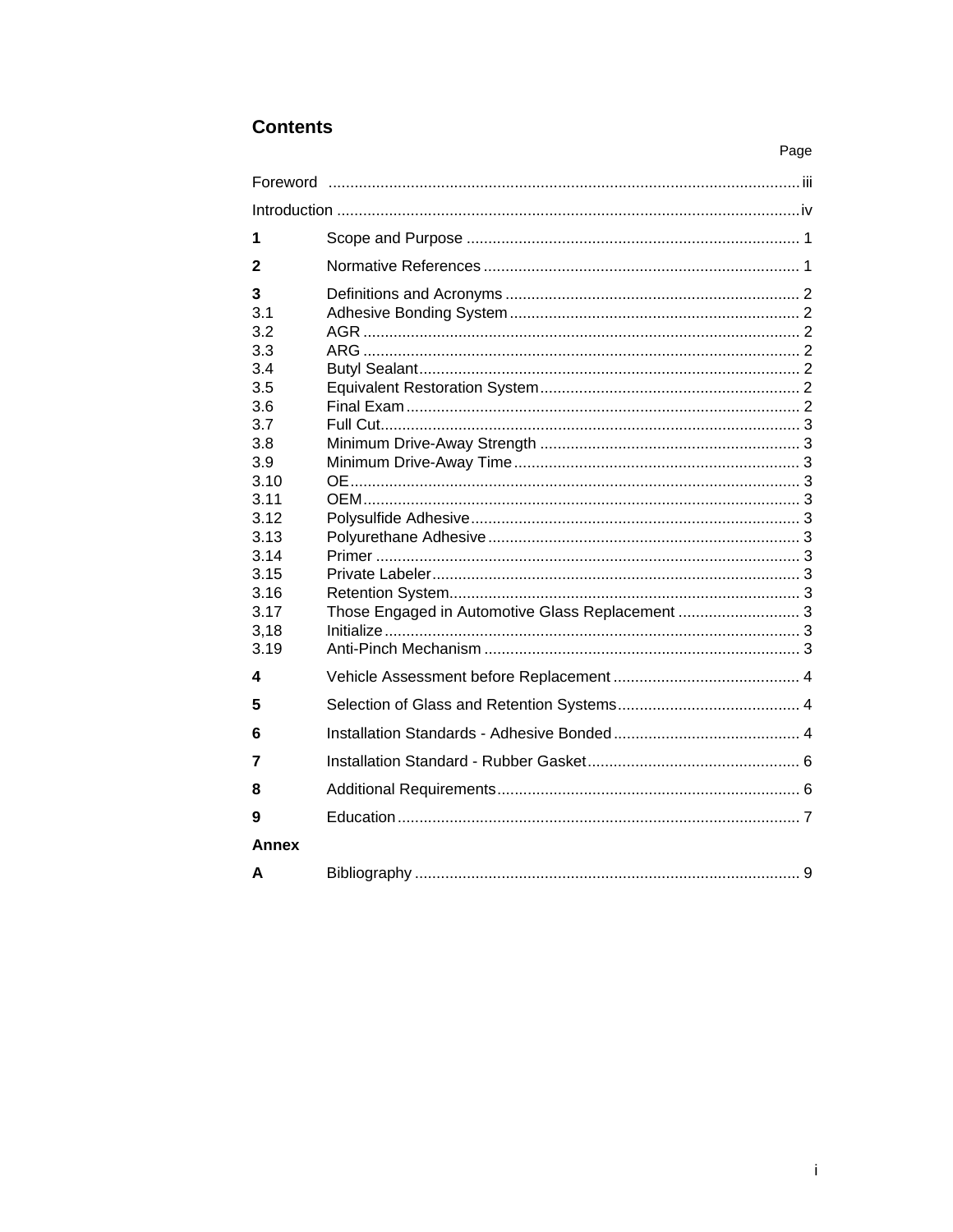### **Foreword** (This foreword is not part of American National Standard ANSI/AGSC/AGRSS 003-2015.)

The Automotive Glass Replacement Safety Standard<sup>TM</sup> (AGRSS) was created by the Auto Glass Safety Council (AGSC) working under the auspices of the American National Standards Institute (ANSI). AGSC also serves as secretariat for the standard.

The AGRSS Standard represents the windshield replacement industry's best practices as complied under ANSI guidelines by a balanced committee of windshield replacement practitioners, suppliers and other interested parties.

This standard contains an industry consensus of recommended terminology, definitions, process and procedures. These recommendations reflect the expertise of the AGSC Standards Committee members who hold a combined experience of hundreds of years and many thousands of actual windshield replacements.

This standard contains one annex. Annex A is informative and is not considered part of this standard.

Suggestions for improvements of this standard will be welcome. They should be sent to the Auto Glass Safety Council, 385 Garrisonville Road, Suite 116, Stafford, VA 22554.

This standard was developed, processed and approved for submittal to ANSI by the Standards Committee of the Auto Glass Safety Council. Committee approval of the standard does not necessarily imply that all committee members voted for its approval. At the time it approved this standard, the Standards Committee had the following members:

Bob Beranek, Chair, AGSC AGRSS Standards Committee (Automotive Glass Consultants)

| <b>Organization Represented</b> | Name of Representative |
|---------------------------------|------------------------|
|                                 |                        |
|                                 |                        |
|                                 |                        |
|                                 |                        |
|                                 |                        |
|                                 |                        |
|                                 |                        |
|                                 |                        |
|                                 |                        |
|                                 |                        |
|                                 |                        |
|                                 |                        |
|                                 |                        |
|                                 |                        |
|                                 |                        |
|                                 |                        |
|                                 |                        |
|                                 |                        |
|                                 |                        |
|                                 |                        |
|                                 |                        |
|                                 |                        |
|                                 |                        |
|                                 |                        |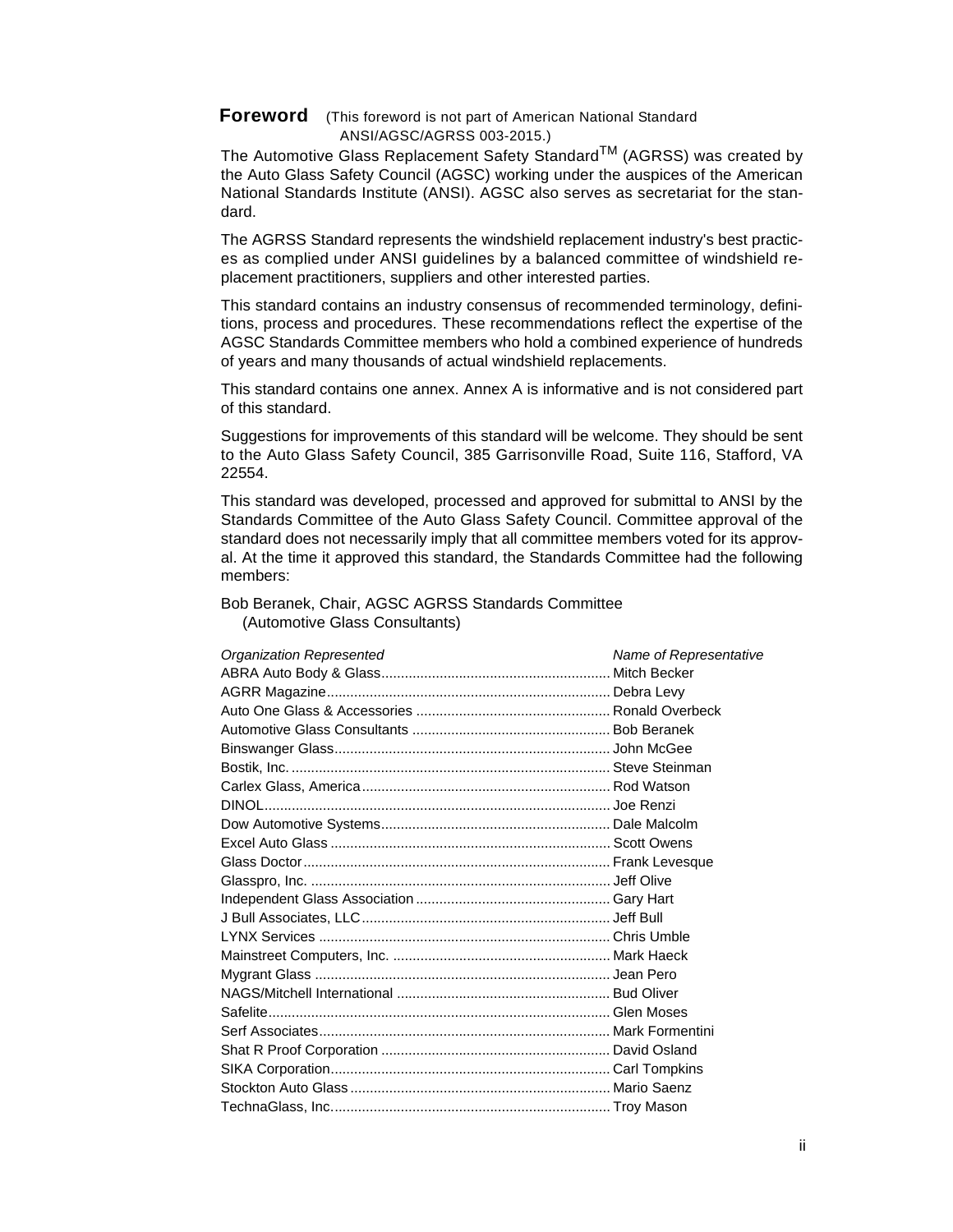| Organization Represented | Name of Representative |
|--------------------------|------------------------|
|                          |                        |
|                          |                        |

*Individual Member* Gene Nichols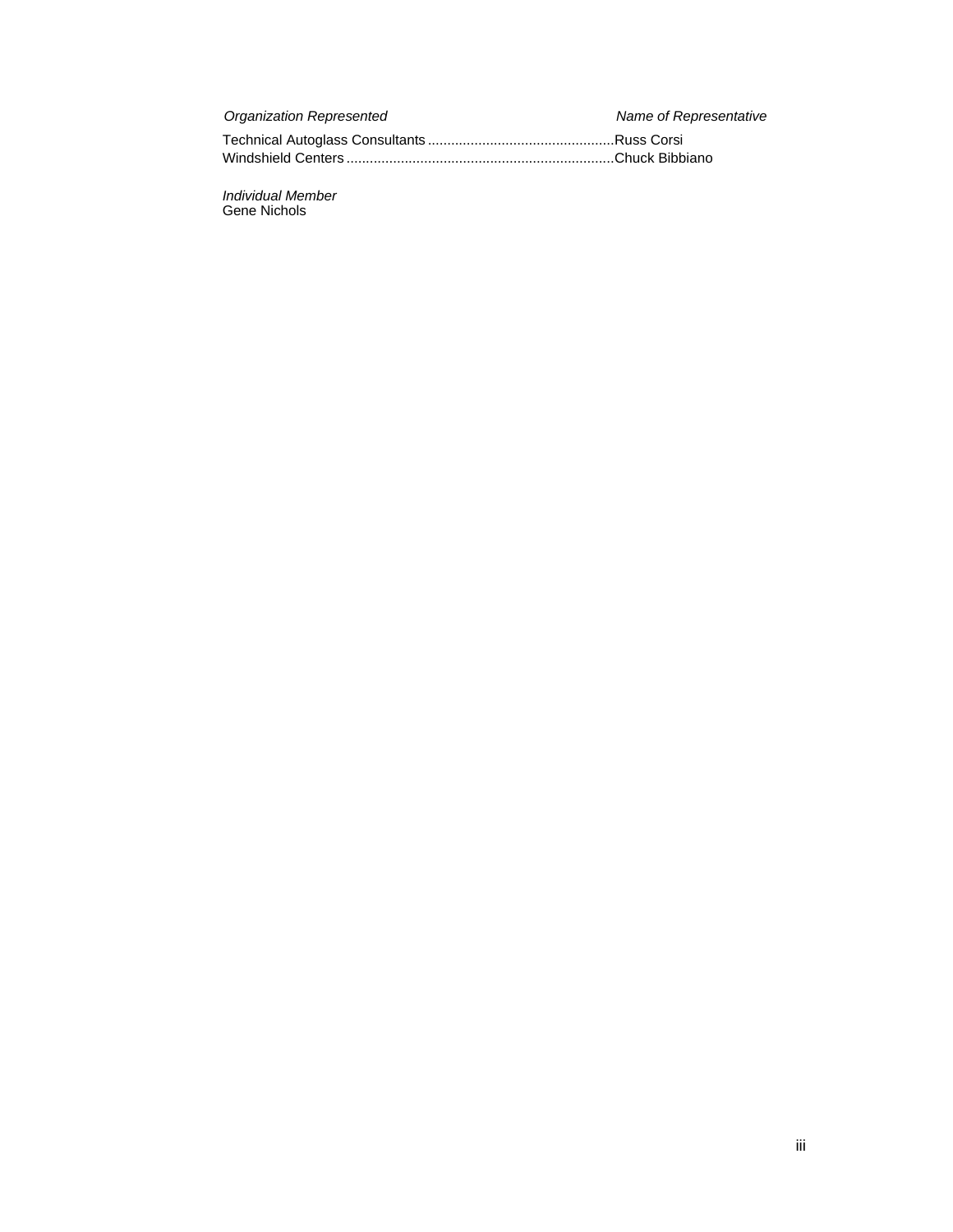### **Introduction**

(This Introduction is not part of American National Standard ANSI/AGSC/AGRSS 003-2015.)

The Auto Glass Safety Council<sup>TM</sup> (AGSC) was founded in the late 1990s when professionals from windshield manufacturers, car makers, adhesive companies and auto glass retailers came together with the goal of defining auto glass safety. This group began the process of establishing a safety standard for the auto glass industry.

By 1999, AGSC had developed the Auto Glass Replacement Safety Standard<sup>™</sup> (AGRSS) in partnership with the American National Standards Institute. Since that time, many safety conscious auto-glass retailers have voluntarily agreed to follow the AGRSS Standard, giving the consumer an increased level of safety. The AGSC has provided the necessary standard for auto glass retailers to follow to make sure all precautions are taken to ensure driver and passenger safety.

Prior to the formation of the AGSC, the auto glass replacement industry had no standard for windshield installation. There was no consensus in the industry regarding proper installation methods. Unfortunately, this resulted in lives lost and serious injuries that could have been prevented. The lack of responsibility for providing a proper windshield replacement has also exposed many auto glass shops and their insurance providers to legal actions from unsuspecting automobile passengers who thought their glass replacement was performed correctly and safely.

The AGRSS Standard addresses six critical areas relative to the installation process, including:

- Vehicle assessment;
- Selection of glass and retention systems;
- Installation standards for adhesive bonded glass;
- Installation standards for rubber gasket set glass, as well as additional requirements for all other glass in a vehicle; and
- Continuing education for auto glass technicians.

The AGRSS Standard is continuously monitored by AGSC and the industry.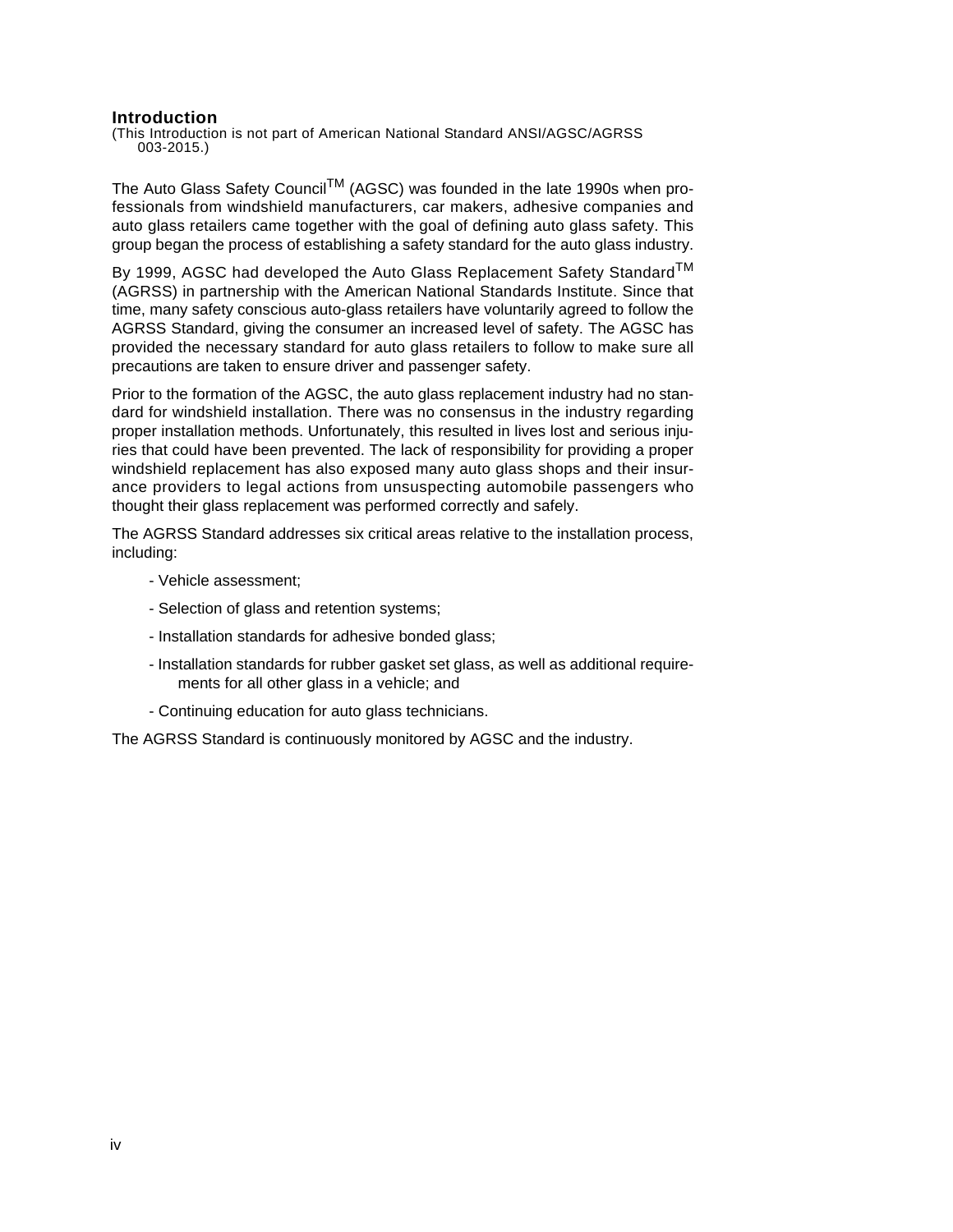American National Standard

# Automotive Glass Replacement Safety Standard<sup>™</sup> (AGRSS)

### **1 Scope and purpose**

### **1.1 Scope**

An automotive glass replacement safety standard addressing procedures, education and product performance for motor vehicles falling within the guidelines of FMVSS 212/208.

### **1.2 Purpose**

**1.2.1** To improve the performance and practices of industry technicians and raise their level of professionalism.

**1.2.2** To guide the industry in auto glass replacement procedures that meet the pertinent Federal Motor Vehicle Safety Standard requirements.

**1.2.3** To provide guidelines and objectives for groups that supply products, education, and training for the industry.

**1.2.4** To promote public awareness of the need for safe installation procedures, which will reduce the risk of personal injury and/or death from traffic accidents.

**1.2.5** To provide a comprehensive automotive glass replacement standard.

**1.2.6** To achieve a higher degree of consistency among installation practices.

**1.2.7** To create an automotive glass installation benchmark for anyone engaged in the replacement of automotive glass.

### **2 Normative References**

The following standards contain provisions which, through reference in this text, constitute provisions of this American National Standard. At the time of publication, the editions indicated were valid. All standards are subject to revision, and parties to agreements based on this American National Standard are encouraged to investigate the possibility of applying the most recent editions of the standards indicated below.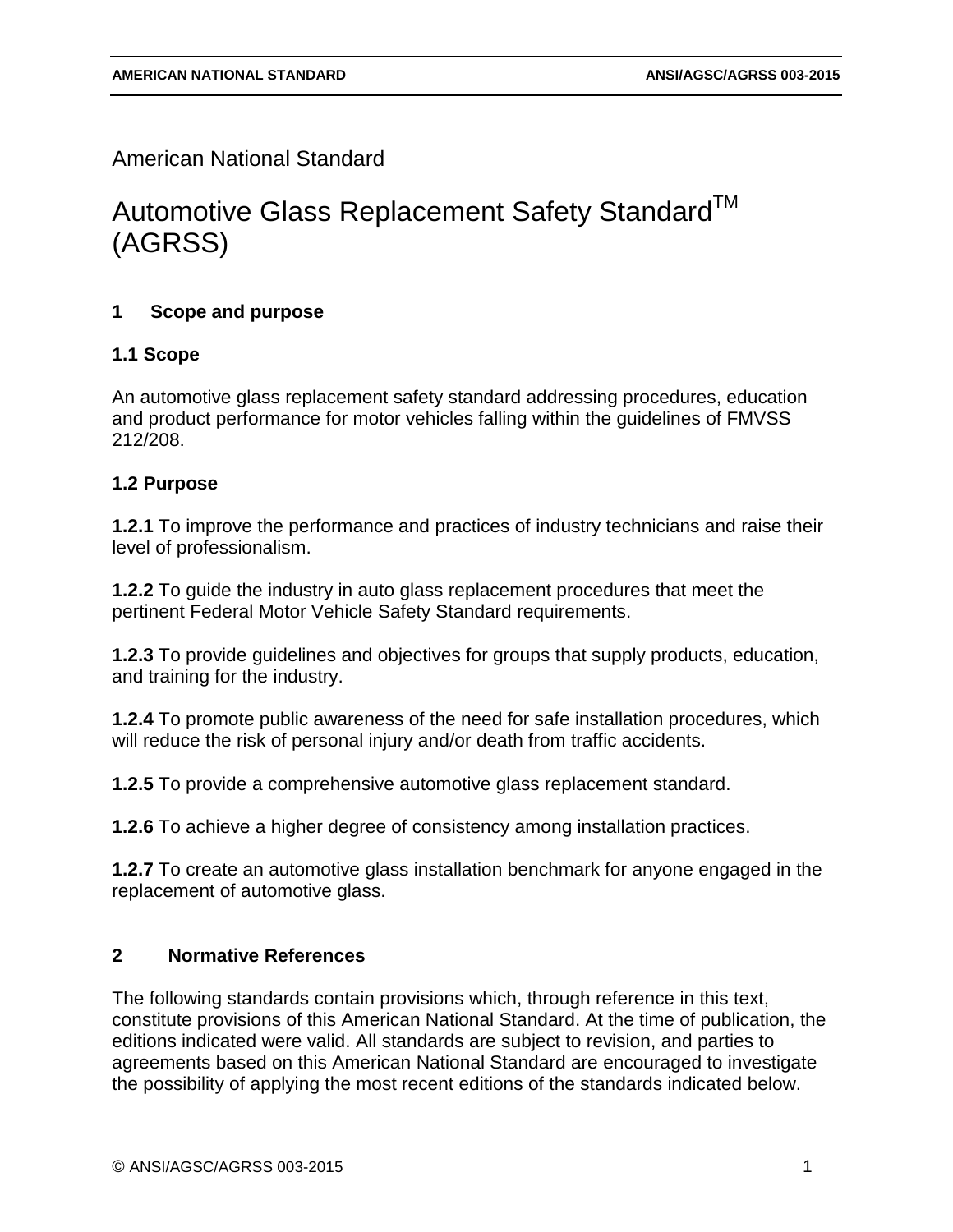ANSI Z26.1 version currently incorporated in FMVSS 205, *Safety Glazing Materials for Glazing Motor Vehicles and Motor Vehicle Equipment Operating on Land Highways – Safety Standard* 1)

Federal Motor Vehicle Safety Standard 111<sup>2</sup>

Federal Motor Vehicle Safety Standard 205<sup>2)</sup>

Federal Motor Vehicle Safety Standard 208<sup>2)</sup>

Federal Motor Vehicle Safety Standard 212<sup>2)</sup>

### **3 Definitions and Acronyms**

**3.1 adhesive bonding system:** An engineered system using chemical products, used together as a technique or process, to bond substrates.

**3.2 AGR:** automotive glass replacement.

**3.3 ARG:** automotive replacement glass.

**3.4 butyl sealant:** A copolymer of isobutylene and isoprene.

**3.5 equivalent retention system:** A system that meets or exceeds the vehicle manufacturer's performance strength specifications, or has been certified by the retention system manufacturer or private labeler as appropriate for the specific application.

**3.6 final exam:** A comprehensive exam that evaluates the individual's knowledge and skills including but not limited to retention-system-specific replacement procedures, a variety of automotive safety issues, minimum drive-away time, environmental conditions as they affect retention system performance, federal safety requirements, and the basics of safe and effective automotive glass replacement.

**3.7 full cut:** Removing existing bead of urethane to a height of approximately 1 to 2 mm wherever the residual bead is structurally sound and the substrate condition is not defective**.** 

 $1)$  ANSI Z26.1 has been withdrawn as an American National Standard. Please use the version of that standard incorporated in FMVSS 205.

 $^{2)}$  Available from the Superintendent of Documents, US Government Printing Office, P.O. Box 371954, Pittsburgh, PA 15250.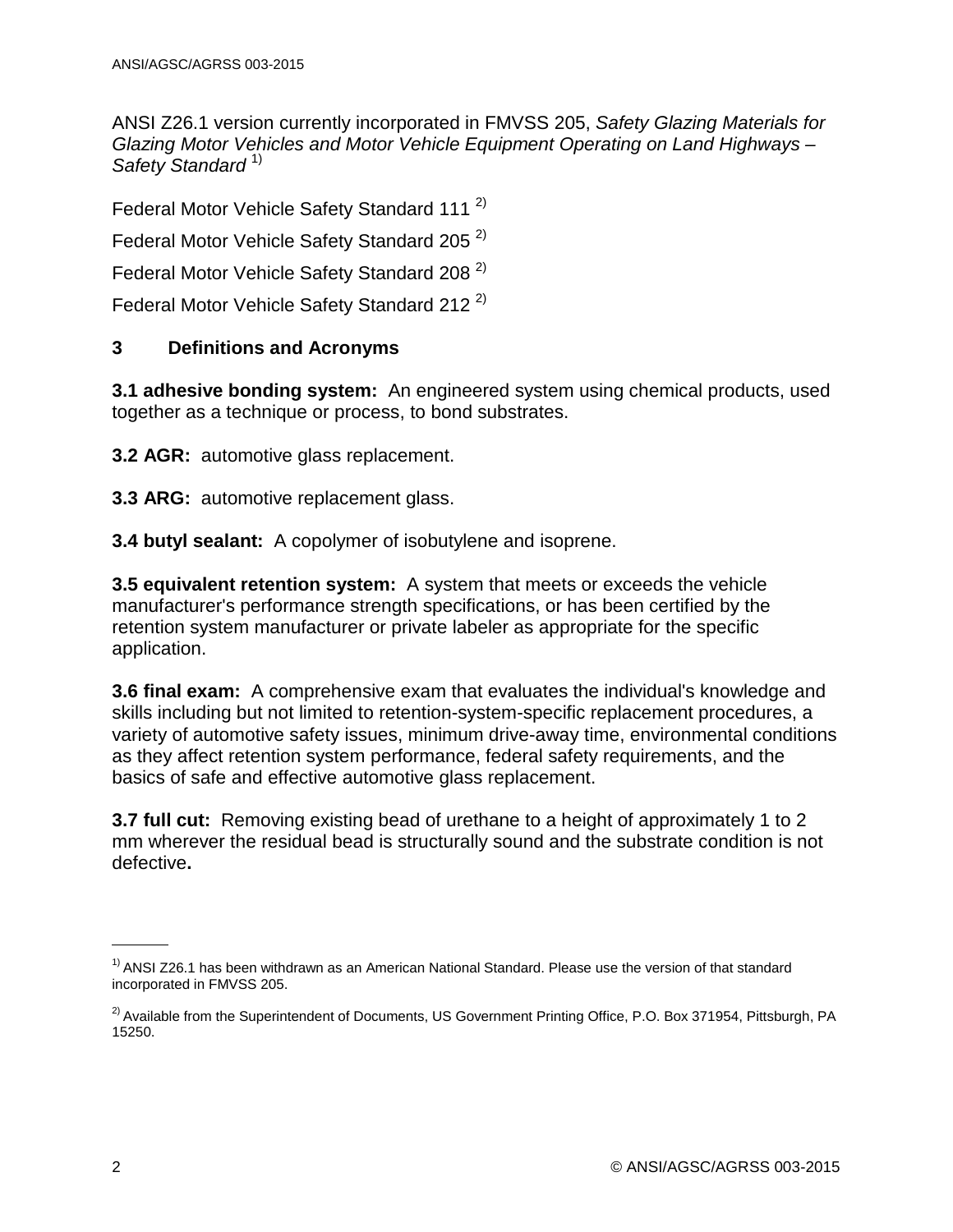**3.8 minimum drive-away strength:** The minimum properties as defined and specified by the retention systems manufacturer or private labeler to meet the requirements of FMVSS 208 and 212 as they pertain to glass retention systems.

**3.9 minimum drive-away time:** The time necessary for a given adhesive system to attain minimum drive-away strength after an adhesive bonded glass part is set in place.

**3.10 OE:** original equipment.

**3.11 OEM:** original equipment manufacturer.

**3.12 polysulfide adhesive:** An adhesive containing sulfur that cures to a cross-linked rubber compound.

**3.13 polyurethane adhesive:** A thermoplastic polymer adhesive produced by the condensation reaction of polyisocyanate and a hydroxyl containing material.

**3.14 primer:** An agent that is designed specifically by the adhesive manufacturer to promote adhesion between the substrate and the adhesive and/or provide shielding from environmental factors.

**3.15 private labeler:** Any individual, corporation or the entity engaged in sale or distribution of a product labeled as their own, but manufactured by any different entity.

**3.16 retention system:** Refers to any original equipment or equivalent method of glazing attachment.

**3.17 those engaged in automotive glass replacement:** Refers to any individual, business, or organization that replaces automotive glass; examples include but are not limited to individual technicians, automotive glass replacement businesses, automotive body shops, and dealerships.

**3.18 initialize:** A procedure that re-establishes proper operation of the intended function. Also used: *initialization, re-initialization.*

**3.19 anti-pinch mechanism:** A feature that reverses the window or panel direction of travel when resistance is encountered.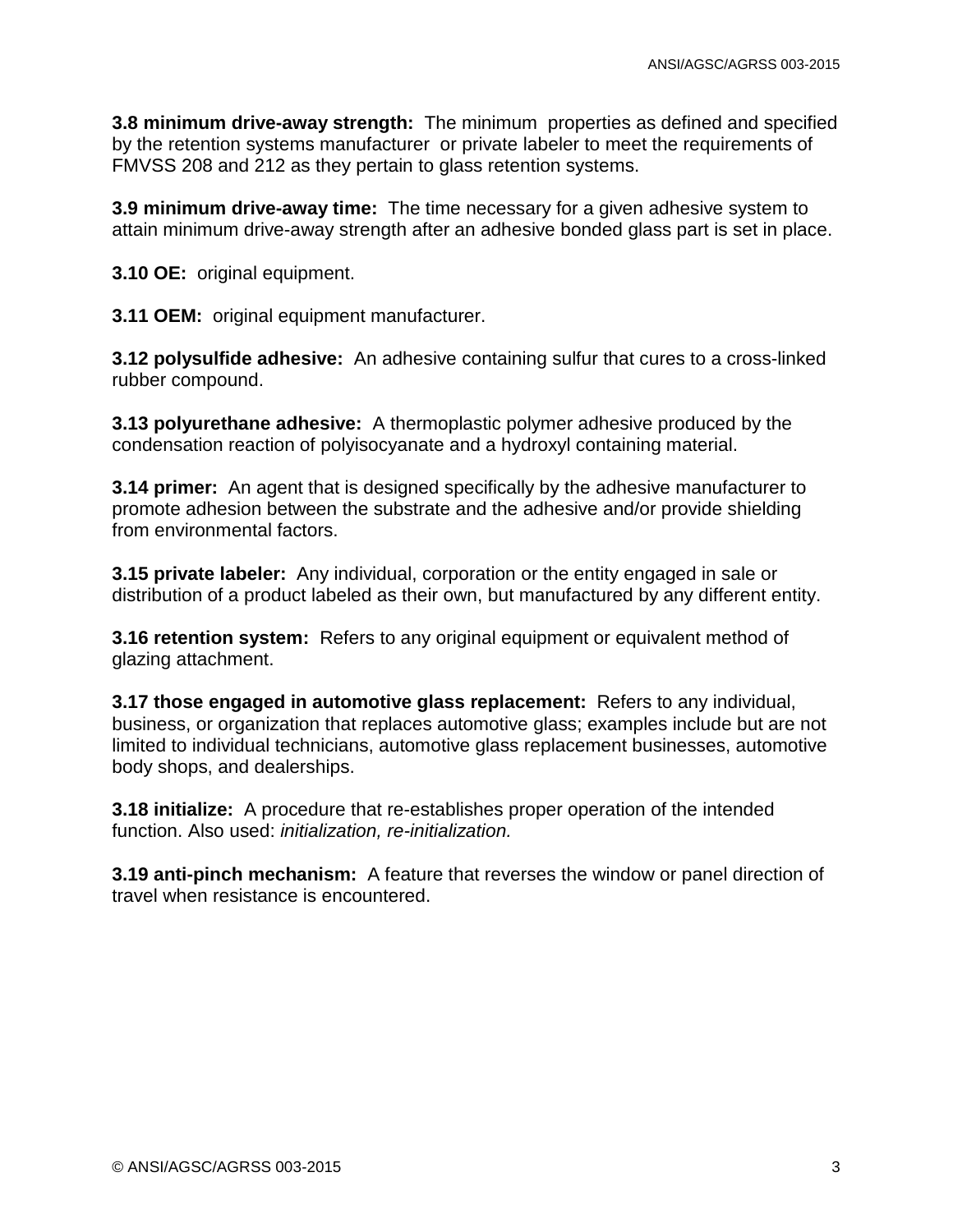### **4 Vehicle Assessment before Replacement**

Those engaged in automotive glass replacement shall not undertake or complete such installation when any related condition would compromise the retention system and the owner/operator shall be so notified.

### **5 Selection of Glass and Retention Systems**

**5.1** Those engaged in automotive glass replacement shall use retention systems that are produced under the ISO 9001 standard or any standard that contains the entire text of ISO 9001.

**5.2** Those engaged in automotive glass replacement shall use glass products meeting the requirements of ANSI Z26.1 as required by Federal Motor Vehicle Safety Standard 205.

**5.3** Those engaged in automotive glass replacement shall use either an OEM-approved retention system or equivalent retention system as certified in writing by the equivalent retention system manufacturer directly or through a private labeler.

**5.4** Those engaged in automotive glass replacement shall obtain and follow written comprehensive and current application instructions from the retention systems manufacturer or private labeler. These instructions shall include at least the proper use of the retention system, storage specifications, minimum drive-away time charts containing temperature and humidity variables if applicable, and any special procedures required for adverse weather conditions.

**5.5** Those engaged in automotive glass replacement shall only use retention systems that have lot numbers and expiration dates printed on appropriate products.

### **6 Installation Standards – Adhesive Bonded**

**6.1** Those engaged in automotive glass replacement shall follow the adhesive manufacturer's application instructions as provided by the manufacturer directly, or through the private labeler. All in-shop or mobile installations shall be performed under environmental and other conditions that are compatible with the application instructions required in clause 5.

**6.2** Products shall be stored and controlled according to manufacturers' requirements as provided directly or through a private labeler.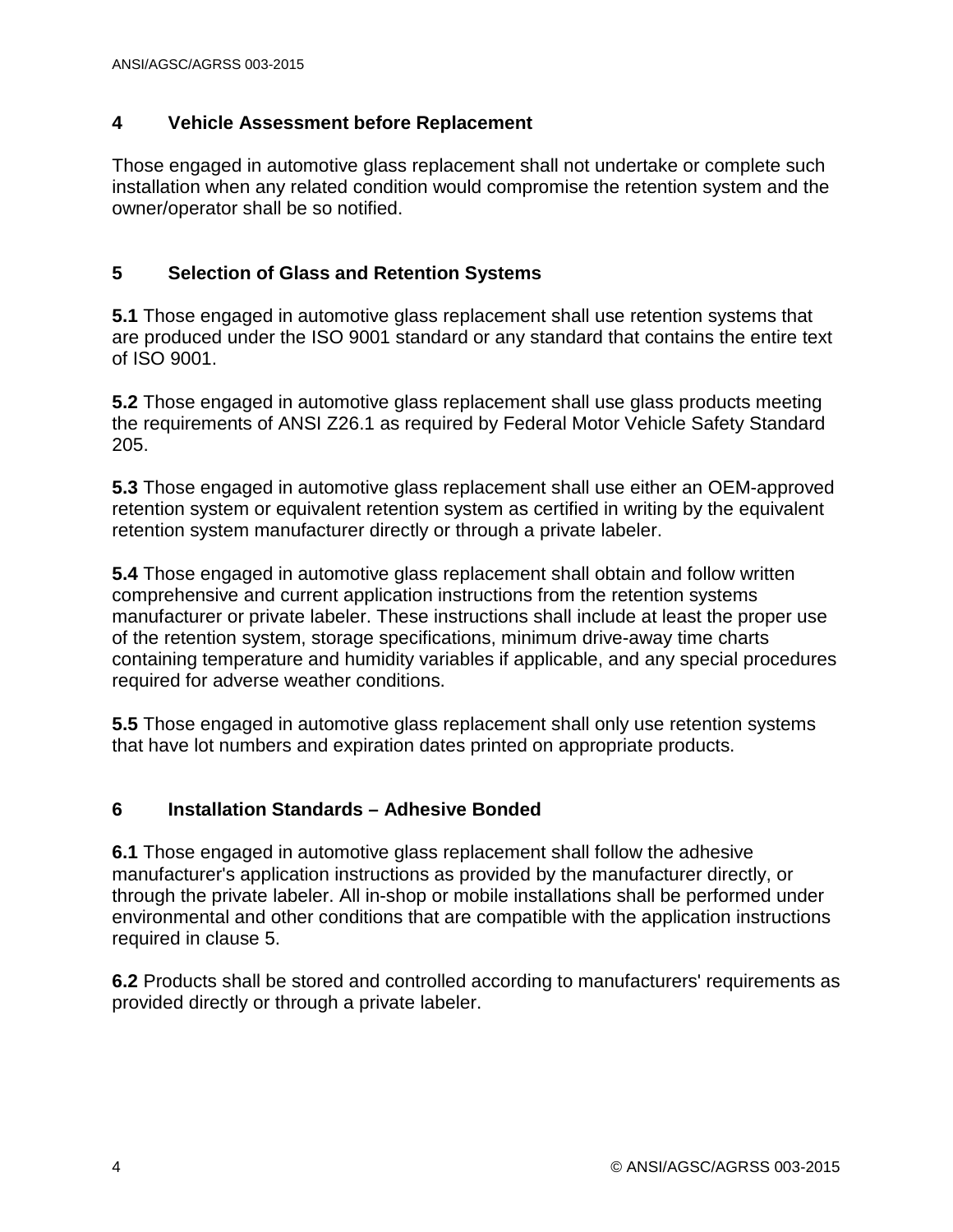**6.3** No automotive glass replacement shall be undertaken using an adhesive glass retention bonding system that would not achieve minimum drive-away strength by the time the vehicle may be reasonably expected to be operated.

**6.4** The vehicle owner/operator shall be notified prior to and after the installation process of the minimum drive-away time under the circumstances of the replacement.

**6.5** Adhesive shall be applied so that the finished bead cross-section profile and dimensions meet or exceed original equipment configuration or recommendation of adhesive system manufacturer.

**6.6** If the OEM installation was polyurethane, then the glass shall be replaced with polyurethane or an equivalent adhesive bonding system. If the OEM installation was butyl, polysulfide, or other non-polyurethane, and the vehicle is licensed for highway use, adhesive bonded stationary glass installations shall be performed using polyurethane or an equivalent retention system unless in conflict with current OEM specifications.

**6.7** All adhesive system component lot numbers shall be traceable to each job.

**6.8** All glass parts shall be traceable to the installation by a DOT number and part number.

**6.9** No product that has exceeded the manufacturer or private labeler's stated expiration date, open shelf life, or active shelf life shall be used.

**6.10** All supplemental mechanical glass retention devices shall be replaced to original equipment specifications.

**6.11** When inappropriate replacement materials or methods are detected, those engaged in automotive glass replacement shall report their findings to the vehicle owner/operator.

**6.12** When those engaged in automotive glass replacement correct inappropriate glass installations, they shall remove any inappropriate materials that would compromise the retention system. They shall fully correct any adverse glass installation related condition(s) caused by the use of inappropriate materials or methods, and they shall use appropriate methods described elsewhere within clause 5 of this document.

**6.13** When sealing air or water leaks within a polyurethane retention system, only compatible polyurethane adhesive shall be used. (No silicone or butyl may be used.)

**6.14** Only the full cut method should be used for polyurethane retention systems.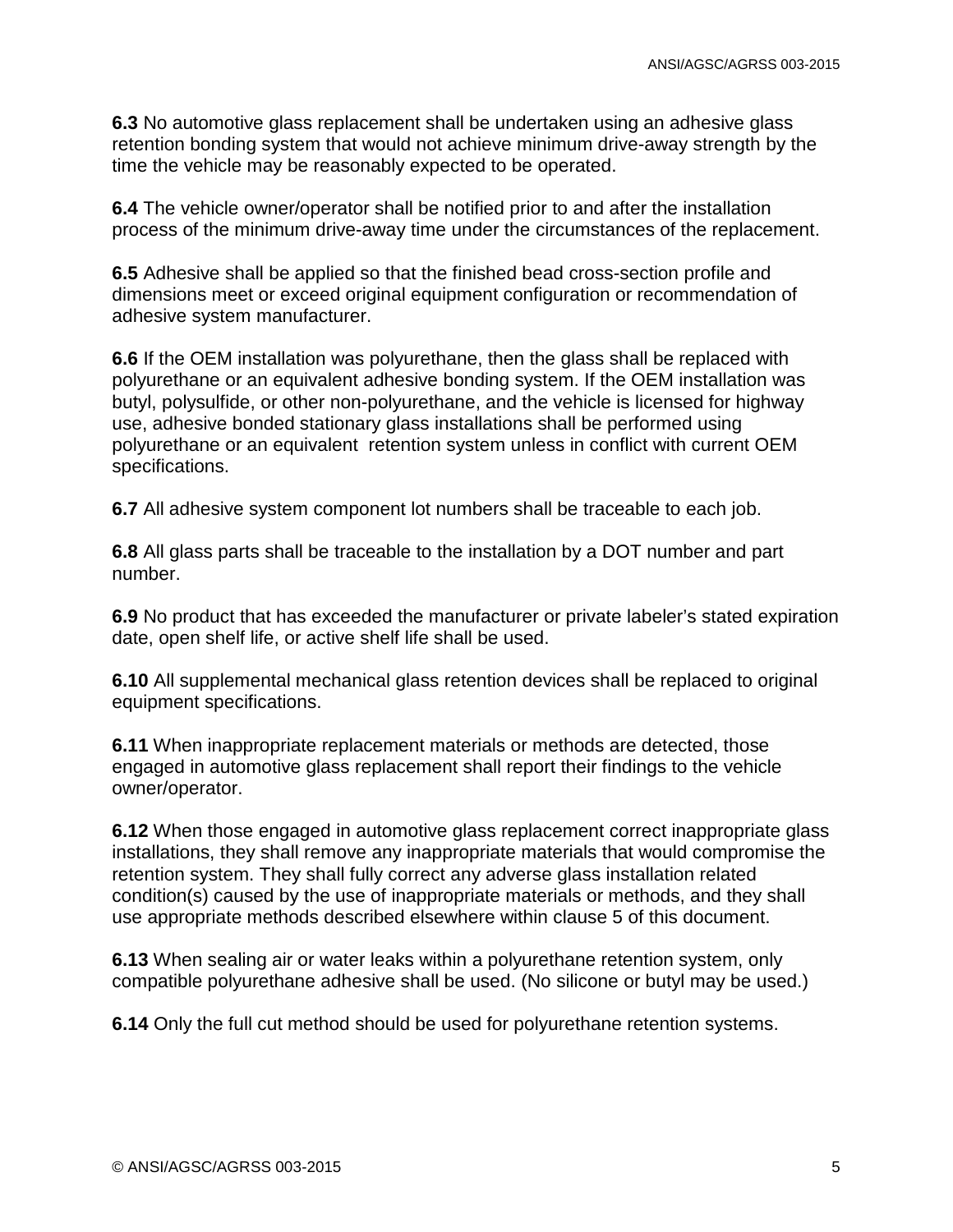### **7 Installation Standards – Rubber Gasket**

**7.1** If the OEM utilizes the combination of a rubber gasket and polyurethane as a retention system, an equivalent adhesive bonding system shall be used in the installation. In cases when the OEM didn't include polyurethane or an equivalent adhesive system, such systems shall be used if later production models included the addition of adhesive systems without body style modification.

**7.2** If the OEM gasket installation did not include adhesive and the vehicle is licensed for highway use and is less than 10,000 lbs. Gross Vehicle Weight (GVW), the installation shall include polyurethane or an equivalent adhesive bonding system. The following are permissible exceptions: egress applications, antique or classic vehicle restorations, or in cases in which this practice conflicts with current vehicle manufacturer specifications.

**7.3** When sealing air or water leaks within a rubber gasket/polyurethane adhesive system, only compatible polyurethane shall be used. (No silicone or butyl may be used.)

### **8 Additional Requirements**

**8.1** All mechanically fastened automotive glass parts shall be replaced according to original equipment specifications.

**8.2** Glass parts, including custom cut parts, shall be marked in compliance with the certification requirements specified in FMVSS 205 and the marking requirements of ANSI Z26.1 incorporated by reference therein for those vehicles licensed for highway use.

**8.3** Those engaged in automotive mirror replacement shall install external and internal replacement mirrors that meet or exceed original equipment specifications and the requirements of Federal Motor Vehicle Safety Standard 111.

**8.4** Whenever OEM retention systems are modified on later production models without body style modification, the most current retention system shall be used in the replacement unless otherwise specified by the OEM.

**8.5** Notification of defective product:

- A failure or defect in any product used or intended for use in the automotive glass replacement process that could jeopardize customer safety shall be reported promptly to the manufacturer or supplier of the product.
- Any product installed by those engaged in automotive glass replacements that is discovered to be defective or which is determined could jeopardize customer safety shall be immediately reported to the customer with an offer to remedy the situation.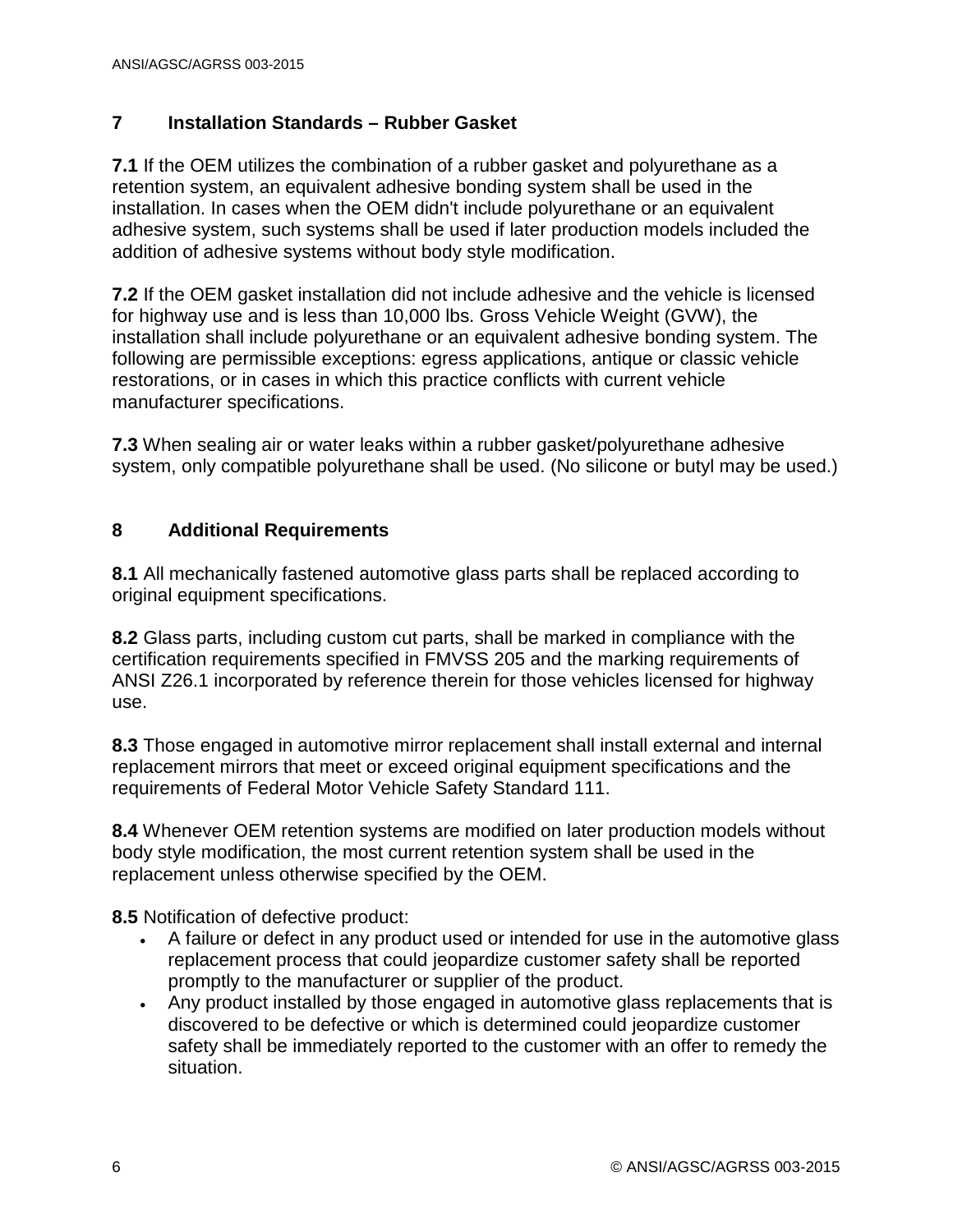**8.6** Those engaged in automotive glass replacement shall not introduce any chemical agents (such as cleaners, solvents, lubricants, or release agents) or utilize any installation practice, which will adversely affect the glass retention system.

**8.7** Those engaged in automotive glass replacement shall create and retain records of each auto glass replacement for a period of at least three years from the date the work was completed sufficient to demonstrate compliance with this standard. Records, either electronic or hard-copy, shall be legible, easily identifiable and readily available. Such three year period may be temporarily shortened for specific, clear and substantial reasons but shall be adhered to when such reasons no longer exist.

**8.8** Those engaged in the repair, removal or replacement of motorized windows and/or panels in automobiles that are equipped with anti-pinch mechanisms shall reset, initialize and/or confirm their proper operation before the vehicle is released to its owner. If the reset operation cannot be completed for any reason, the vehicle owner shall be informed verbally and in writing of the failure to reset.

### **9 Education**

**9.1** Technicians installing replacement automotive glass shall be fully qualified for the tasks they are required to perform. Such qualifications shall include, at a minimum, completion of a comprehensive training program with a final exam and an ongoing education component. The program shall include, among other things:

- a) AGR safety issues;
- b) An understanding of OEM installation standards and procedures;
- c) Relevant technical specifications;
- d) Adhesive System Manufacturer specific comprehensive retention system training;
- e) The opportunity to apply and demonstrate the skills technicians learn.

**9.2** Training with respect to the content and requirements of the current version of this standard shall be required for all personnel directly involved in the automotive glass replacement process (examples: scheduling, purchasing, installing, customer service, quality control, management). Records of this training detailing content, date, participants and acknowledgement of the participant's successful completion of the training and receipt of a printed copy of the current standard shall be maintained.